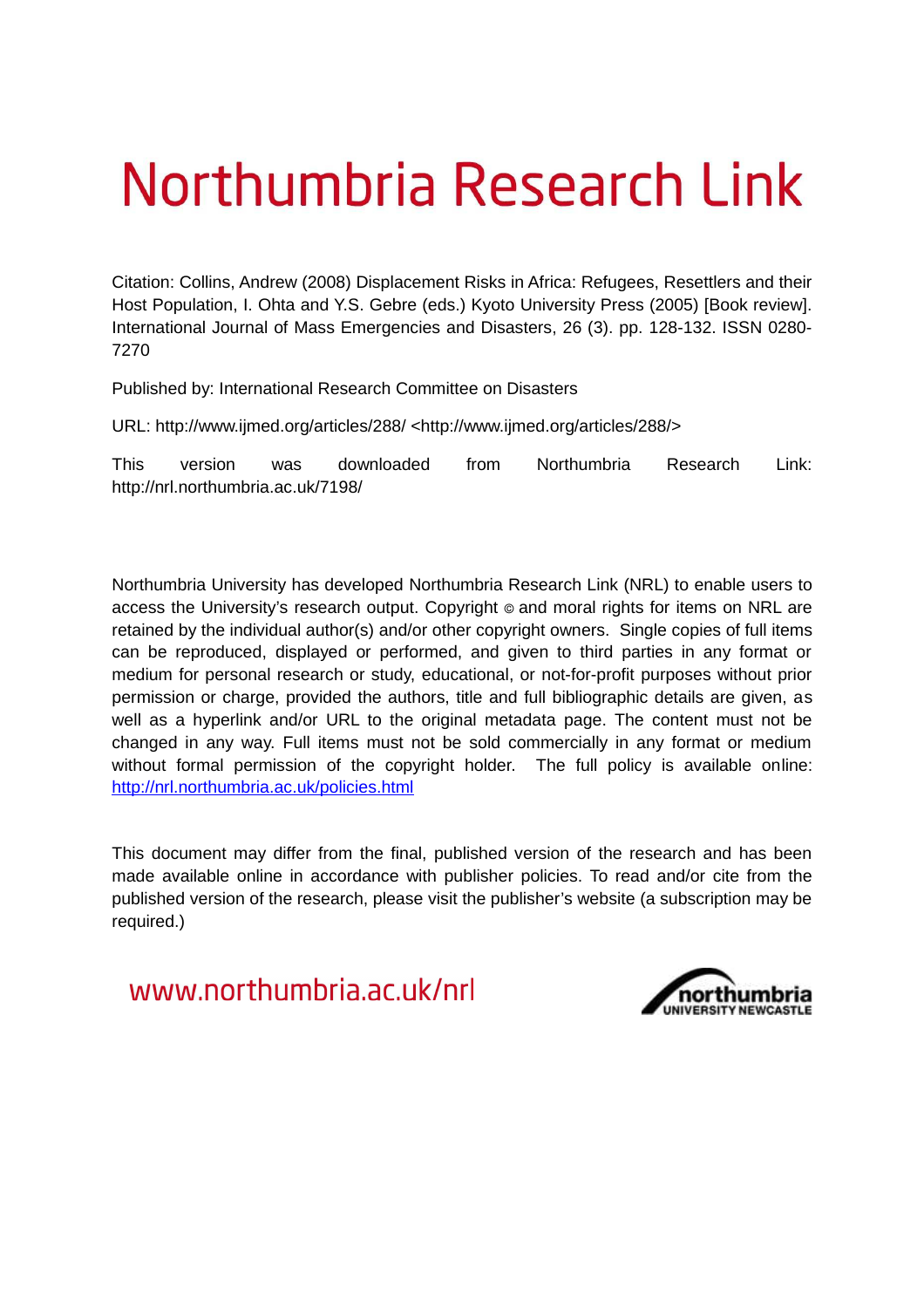## **BOOK REVIEWS**

*Displacement Risks in Africa: Refugees, Resettlers and their Host Population*, I. Ohta and Y.S. Gebre (eds.) Kyoto University Press (2005).

> Andrew Collins Disaster and Development Centre Northumbria University

*Displacement Risks in Africa* is a useful compendium of comments on diverse displacement issues and a significant contribution to the resource base for what has become a fairly well established academic fraternity for refugee studies of Africa. As suggested in the title, displacement in this text is primarily concerned with recognised refugees or displaced populations who physically relocate, rather than broader notions of displacement that might also have been possible. A focus on the overall nature of the refugee and displacement predicament in Africa, reintegration and resettlement, is addressed as Part One. Jeff Crisp provides a comprehensive review of the nature of protracted refugee situations in Africa. The message is that there is no reason to believe that there will be an end to it, but that vital lessons need to be learnt in dealing with the inevitability of long-term refugeedom. Furthermore, building risk into displacement analyses highlights how prevention of displacement impacts avoids grappling with the often-ineffective cures. The editors point out that "discourse and instruments focus on the treatment of effects rather than causes of human uprooting" (p.6), a sentiment that is then supported by several of the contributions that follow. It is also made clear from the opening introduction that existing institutional refugee rights and conventions abound. The problem is the failure to uphold them.

The heterogeneous and complex nature of refugee resettlement is made apparent through most of the contributions. Effective solutions in addressing refugee's needs are dependent on understanding particular circumstances of externally induced relocation or self-settlement. This varies for urban, rural and camp environments during conflict, development or otherwise, and for different parts of society. Refugee groups are generally made up of social networks that are key to survival during displacement, in particular when no formalised emergency relief if provided. The importance of this social capital and how it varies pre- and post-displacement is addressed by Roos Willems (Chapter 2) for the case of refugees to urban contexts in Tanzania. However, it is not indicated here what complicates matters is when the displacement of pre-existing civil society is such that alternative (sometimes extreme) survival networks of conflict replace the more obvious social capital restoration process. This is exemplified by the example provided by Art Hanson in the following chapter (Chapter 3) focussed on child soldiers. This case raises questions about the need for specialist policies for reintegration of ex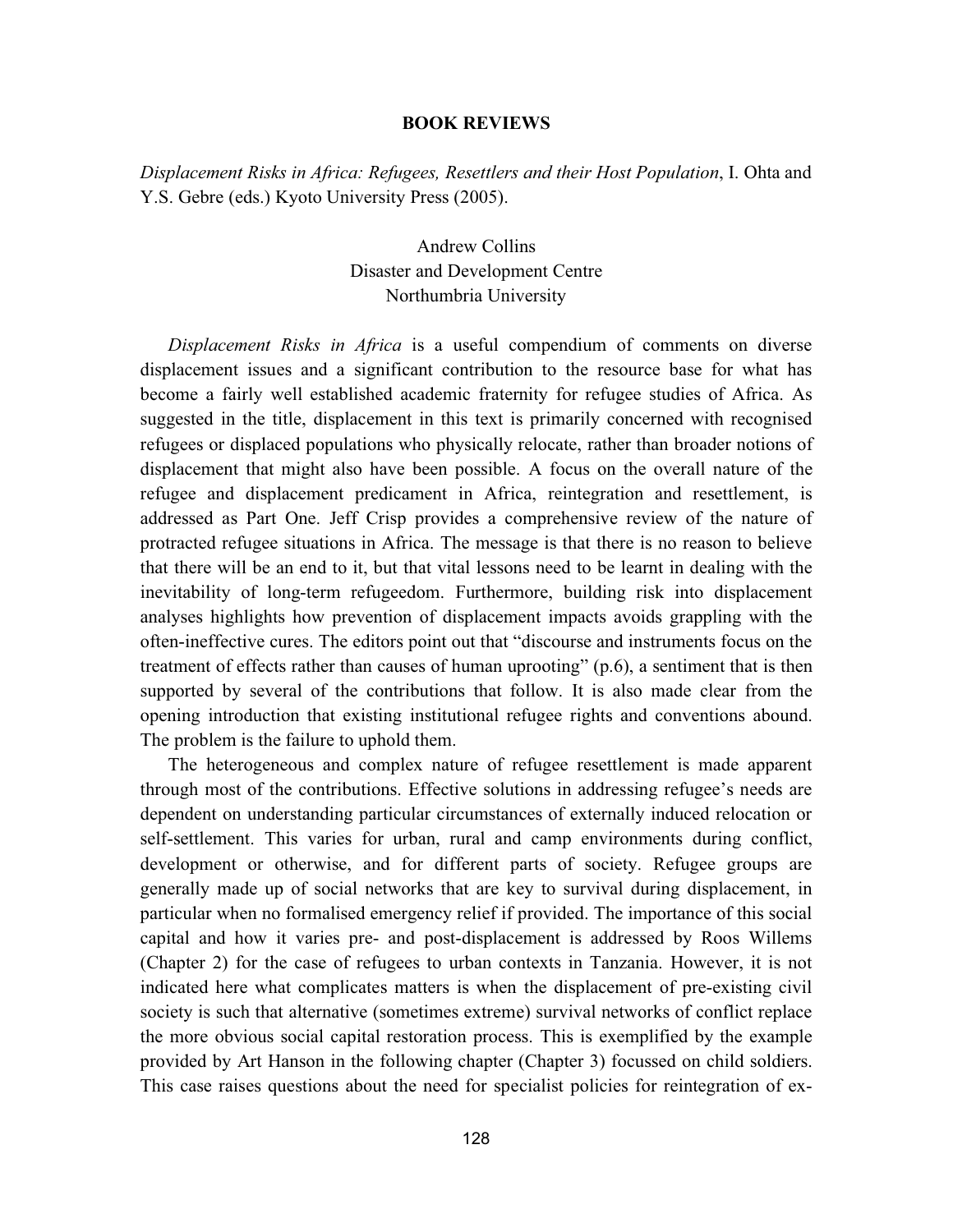fighters. Hanson provides a unique attempt at identifying more precisely what might be needed, not least community education and a community development component. Although very useful advice is provided, it is also one of the most honest of the contributions in acknowledging that more questions may be raised than can be answered in dealing with social learning with this type of displacement. Gaim Kibreab provides a fascinating contribution (Chapter 4) addressing core themes of belonging and displacement. Based on his observations of the experiences of Eritrean returnees, this chapter has much wider application in terms of how we assess displacement. Nationalism, territorial belonging, together with the debate on the relationship between people, particular places and identity lie behind understanding relative risks and the outcomes. Based on the Eritrean case, Kibreab leaves the reader with a closer understanding of just what it is that policy makers may fall short of understanding as regards to displacement identity. By way of contrast, but equally convincing, is the following chapter by Takeuchi and Marara (Chapter 5), who demonstrate the Rwanda displacement crisis to be largely a function of people's tie to specific areas of land. Rapid shifts in population density, due to return migrations, were part of a long history of ethnic tension exacerbated by colonialism. Here we see that failure to recognise the cause of tension, leading to conflict and then displacement, means that resettlement provoked still further tension, fear, and mistrust. The issue of reconciliation in terms of land is alarmingly complex to address and an issue ongoing in that region to date. I found the argument for the case of Rwanda convincing in being the opposite outcome to the case of Mozambique where land availability for returnees post conflict was generally plentiful and where a remarkably sound peace has remained intact since the first half of the 1990s. Arguably, the complexity of ethnicity, kinship and state imposed identity existed in that case too, but land availability has prevented any more elevated an issue that would lead to community hostilities.

Part Two opens with an analysis of the process of impoverishment, revealingly combined with a chapter on displacement through dam developments, and another on conservation projects. First we are presented with the Impoverishment, Risks and Reconstruction (IRR) model (Chapter 6) attributed to the author of this contribution, Michael Cernea. The model is well acknowledged by scholars several of who refer to it systematically in their contributions to this book. The items that make up the IRR model are by no means startling even at the time this framework was first released. It is perhaps a list of what the lay reader or practitioner of development or relief work would expect to see, a basic criteria list of well-known displacement impacts. There are parallels with basic and extended needs analysis and with notions of primary subsistence and the poverty frameworks. The chapter is the longest of the book seeking to document where others have used this model in their work. It is here that in a scholarly sense the model may be of additional use, to show how basic indicators show up in the varying contexts other authors have applied it to. A more critical view of this contribution might however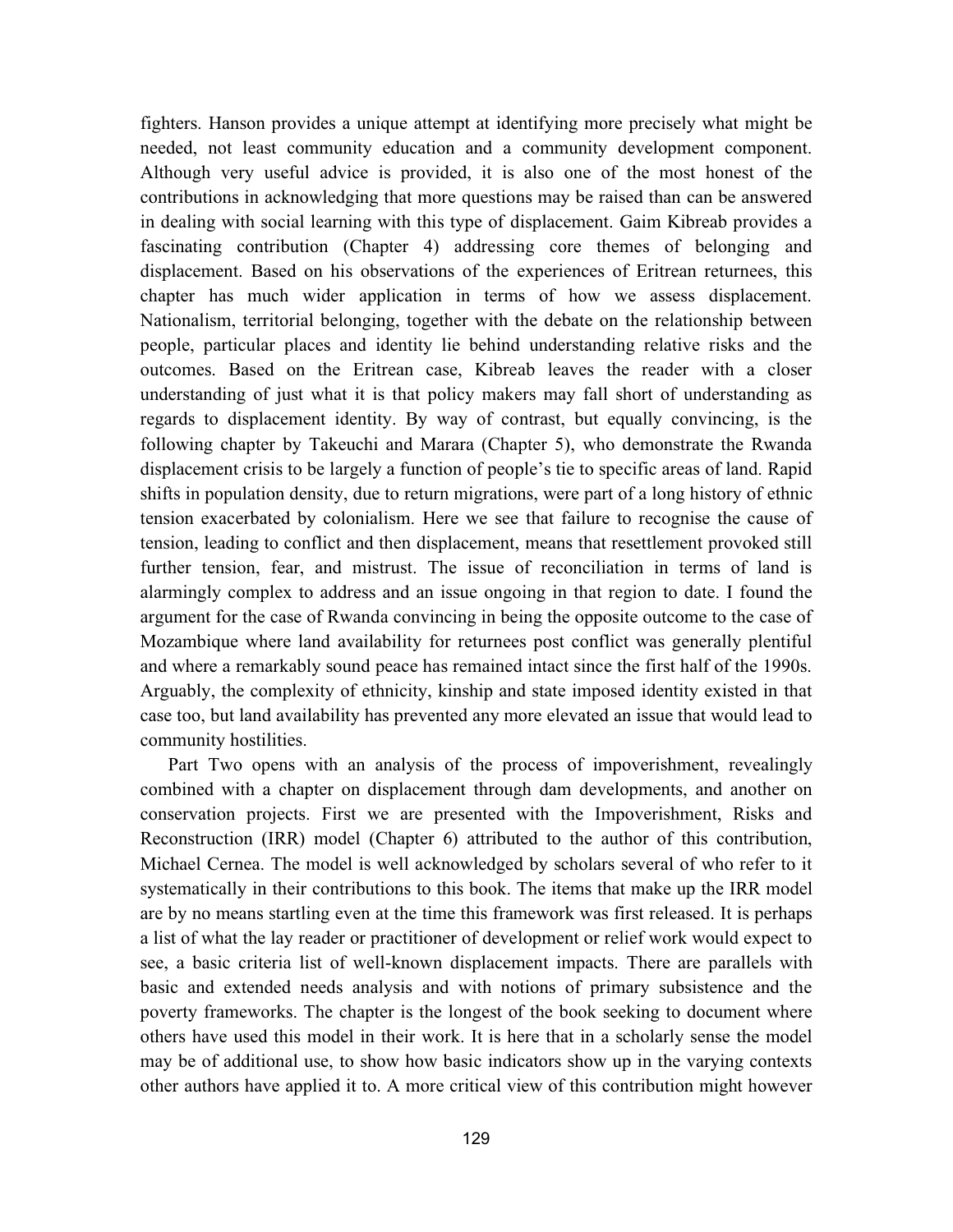be that it tends towards promotion of the author's own model in terms of its adoption by other scholars rather than an impact on refugee policy. Arguably, what is needed in this field is less of a prescribed model checklist, and more of the skill of listening, empathising and recording refugee and displaced people's issues. The contributors to this book have in most instances demonstrated that as possible. However, there is acknowledgment of the need for flexibility in the model and acceptance of the need for added ingredients. Two of these, politics and education, are acknowledged during the course of this book.

The case of dam-induced resettlement is taken up by Chris to Wet (Chapter 7). Whilst the overall figures of people displaced by dams is actually not high in comparison to other forms of displacement (less than 0.5 million), it has devastated a good number of communities. It exemplifies a failing of development in that in no instance of this type of development have all stakeholders been satisfied with the outcome, and it is clear that many more than those immediately resettled have been affected. The story of dam developments is one of a lack of consultation and participation, which is the precursor to impoverishment. The case of conservation-induced displacement by Kai Schmidt-Soltau (Chapter 8) is interesting in that only 54,000 people are in this instance indicated as having actually been relocated for the whole of Central Africa. Whilst total figures impacted on if hosting area populations are taking into account will be significantly higher, this clearly contrasts significantly with the magnitude of conflict related displacements dealt with elsewhere in the book. It can also be pointed out that sometimes more than half the population of a country is displaced. For example, if various categories of internally displaced people are taken into account, as well as refugees who crossed international borders it is estimated that over half of Mozambique's 12 million population where displaced during the war there (Green 1992). Similar magnitudes apply to Sudan, and Angola. Nonetheless, displacement for conservation is clearly critical for those of this very much smaller group it has impacted. Also, the point that conservation is for global gain, but at local cost, is a fair one that demands a rethink in terms of its wider resonance beyond the game parks of Africa. It is surprising that no contributor to this book has extended such an argument to the potential impacts on African displacements of climate change should it be increased further by combinations of industrialised nations' pollutants and loss of vegetation in various locations. This section is nonetheless important in that it affirms that displacement risks also occur through economic and nationalistic development, and through conservation in the name of nature. Also, some dam and conservations projects have included a measure of participation and some benefits, which is rarely the case for other forms of displacement.

Part Three addresses the implications of displacement induced inwards migration for host populations based on a case study from northern Kenya and two from Ethiopia. Whilst much of the book has understandably focussed on vulnerability and negative aspects, we start to get a better impression of the possible adaptation and resilience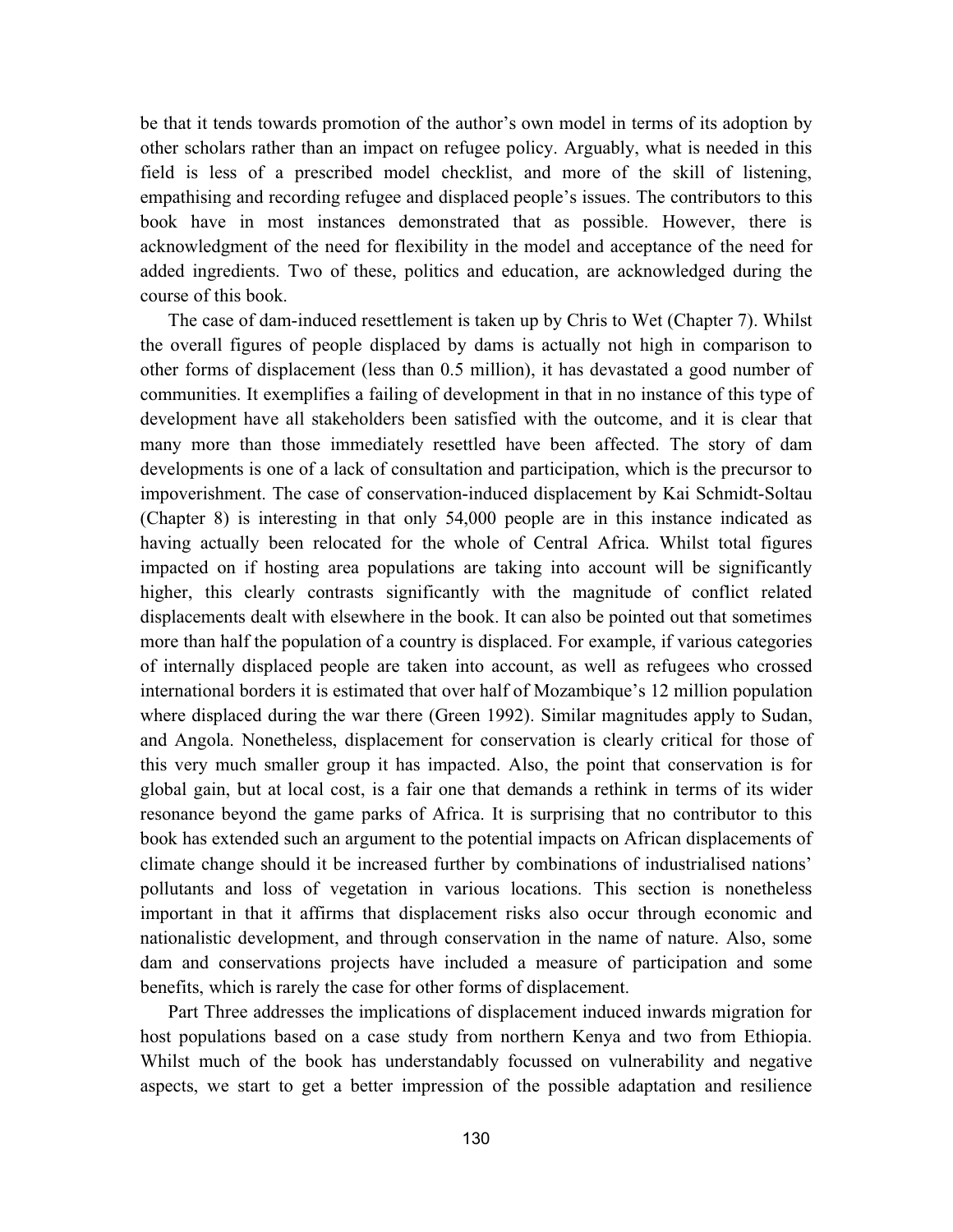between refugee and host communities from Itaru Ohta's case study of the Turkana and Sudanese refugees in northern Kenya (Chapter 9). The explanation of there being a relatively successful relationship, despite notable impacts, between the two groups is convincingly explained in term of the self-assuredness of the Turkana. Individual characteristics of hosting groups are therefore seen as one of the keys to reduced problems with hosting communities. A further example would be a case presented by refugees in urban areas of Mozambique in the 1990s (Collins 1998). Little conflict between the two groups, and little difference in vulnerability, could be explained in terms of the host community at that time being already below the level of absolute poverty. Each community experienced common risks to health and wellbeing largely determined by their immediate environmental and economic context. But, this contrasts dramatically with the very different situation described by Eisei Kurimoto (Chapter 10). Here a detailed account of the complexity of Gambela, Ethiopia demonstrates how human adaptability and tolerances can break down with tragic consequences when overridden by overpowering structural or political forces, including in the management of humanitarian aid. At this point the role of the international "contribution" is brought under the spotlight. Yntiso Gebre's recounting the suffering caused by imposed settlement in Ethiopia provides a further example of how politics and aid can be destructive of human coping in adversity (Chapter 11).

Surprisingly, there is no concluding chapter, although some of the summing up is provided in the introduction. In my view it would have been possible to summarise some of what is presented here in terms of the key displacement risks being about a lack of security, reconciliation of conflicting groups, accountability of governments and humanitarian assistance, and of a sense of justice more widely. Where issues are continuously left unresolved it leads to further perpetuation of displacement risks and outcomes. To some extent, the continent is facing the scenario of ongoing inter-ethnic alliances and feuds in a context of changing structures and political economies, including that presented by aid. Part of this is the scenario referred to in this book by Gebre as "resettlement-induced deterioration of livelihood" (p.375). However, refugee situations are highly diverse, such that homogenisations of the condition of displacement or the refugee process of survival might not be helpful, although refugeedom tends to cause that. Furthermore, refugees aspire to more than just survival and coping.

For such an extensive book, it is perhaps unfair to flag what might be missing. It generally misses an examination of how displacement is also a state brought on by underlying development trends. The book concentrates on the more quantifiable physical examples, missing the underlying creeping displacement of the development of underdevelopment and contemporary globalisation processes (of economies and cultures) impacting on the continent. A text of this type seems incomplete without more specific analysis of displacement of life and livelihood through, for example, free trade and structural adjustment programmes. Whilst the book does imply displacement occurs *in*